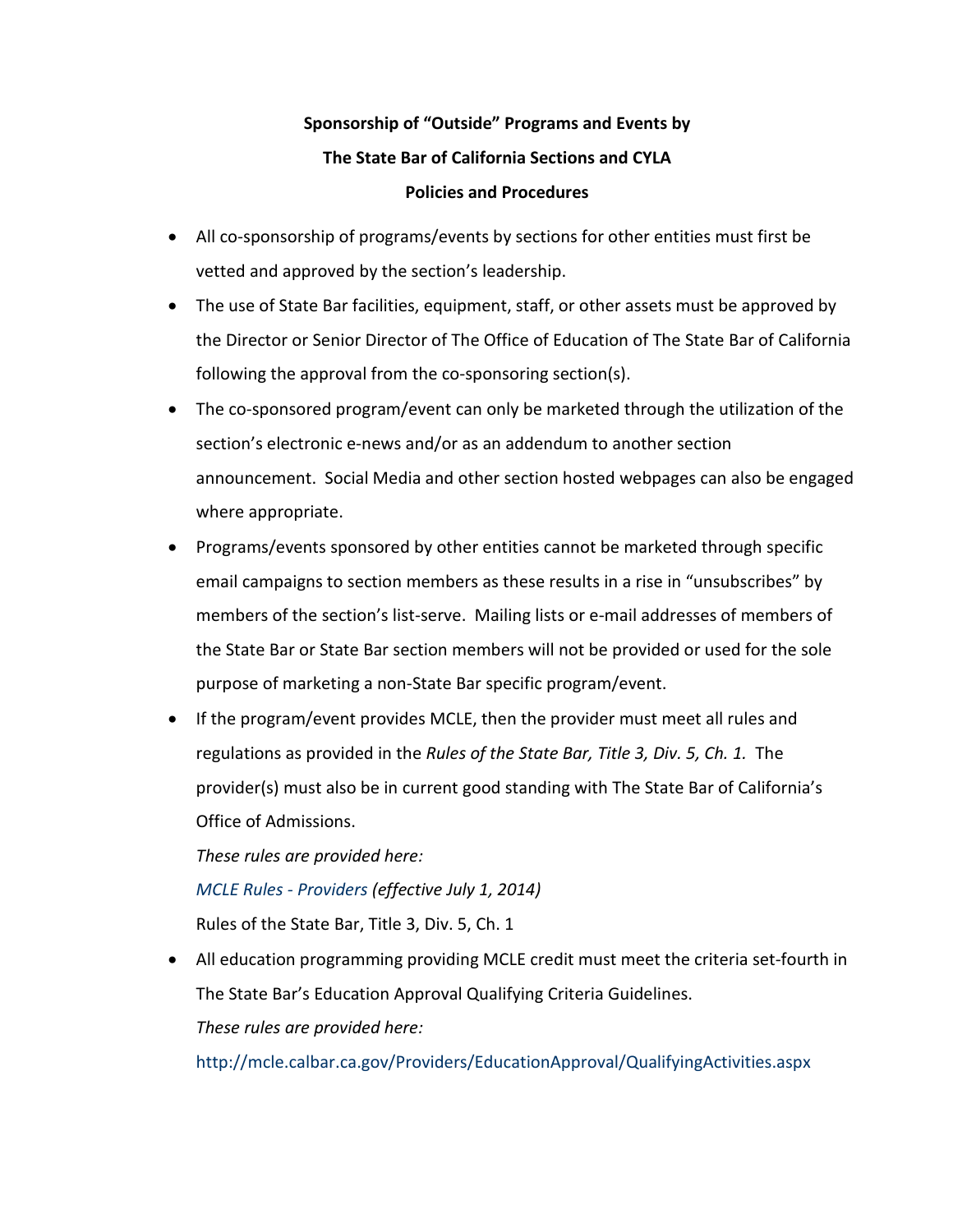**Programs/events meeting the above criteria for sponsorship by a State Bar section(s), shall also:** 

- **Marketing/Promotional Materials**: In all marketing/promotional materials, the State Bar must be reflected clearly following all State Bar branding guidelines including, utilizing the proper State Bar seal, and proper branding of the co-sponsoring section(s) name in a way that does not confuse the intention of the original sponsorship proposal previously approved by the committee.
- **State Bar Trademarks**: The State Bar's name and logo or any other State Bar trademark must not appear on products, materials, advertising or other promotional offerings produced by the sponsor without complying with State Bar policies and procedures governing such use. Any State Bar branding must not in any way confuse the intention of the original sponsorship proposal approved by the respective section's leadership. (Copyright and Trademark Policies and Procedures, Administrative Advisory No. 05-03). The State Bar's name and logo must not be used in such a manner as to express or imply an endorsement by the State Bar of a sponsor's product, publication, or service. Permission to use the State Bar's name or logo in conjunction with a sponsor's product, publications, or program/event marketing materials, including any brochures, must first be approved by The State Bar of California in writing.
- **State Bar/Section Calendar Conflicts**: The program/event sponsorship must not conflict with any program/event of each co-sponsoring section without careful consideration by the section's leadership. Scheduling must not conflict with the State Bar annual meeting blackout period as well as other blackout days for State Bar hosted program/events.
- **Review of Co-Sponsorship Proposals**: In reviewing co-sponsorship proposals, factors that will be considered include:
	- a) Compliance with State Bar policies
	- b) Effect on members or membership; programs, services, and activities.